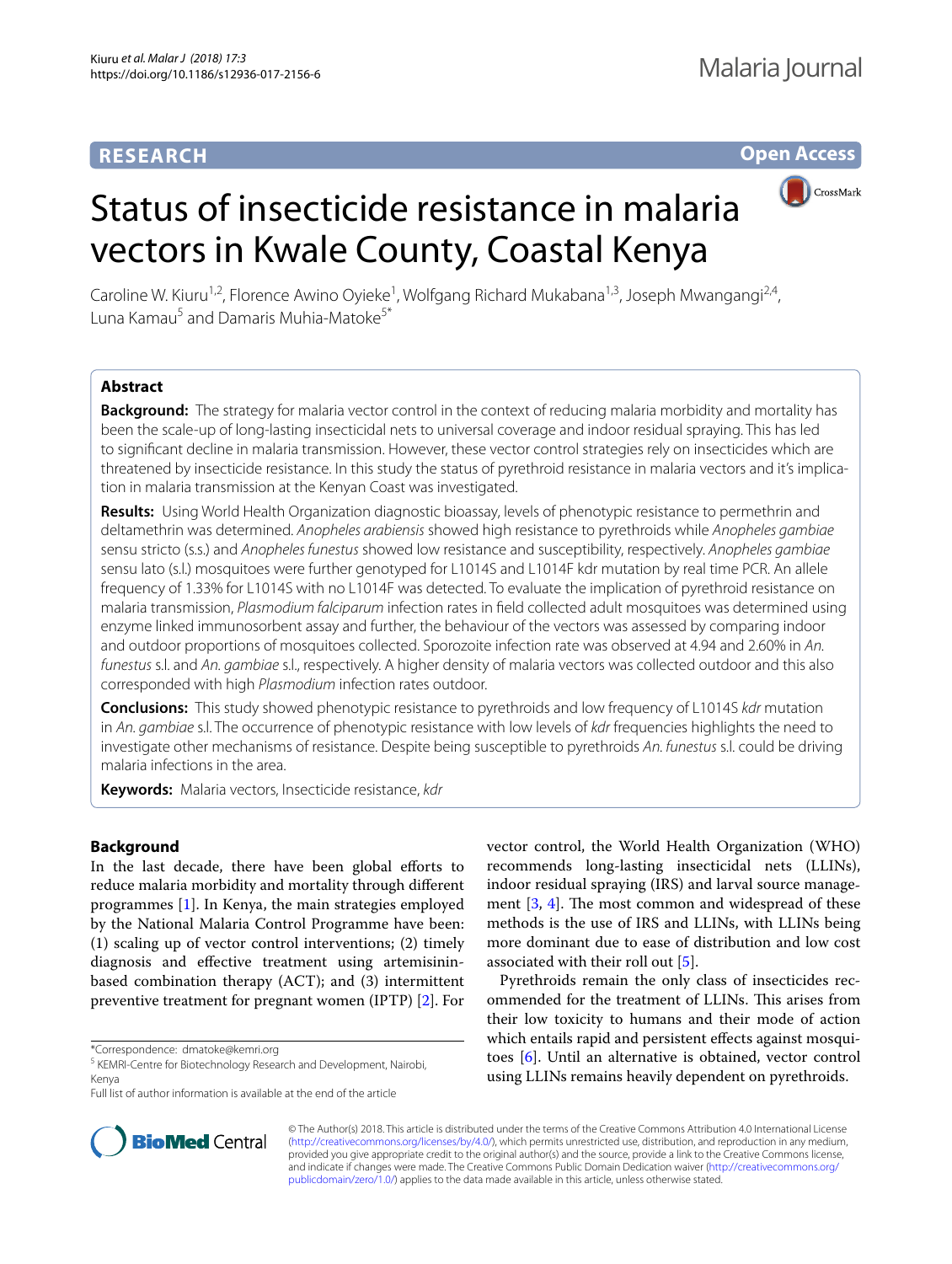In Kenya, a mass bed net distribution campaign in malaria endemic areas was held in 2006, where LLINs given to pregnant women and children below the age of 5 years attained a coverage of 60% [\[7](#page-7-6)]. In 2012, a near universal coverage was attained with another mass distribution of LLINs, where the goal of one net in every two people in a household was reached  $[8]$  $[8]$ . This increased ITN coverage coupled to the other malaria control strategies has seen reduction in malaria transmission in many localities. Unfortunately, the sustainability of vector control using LLINs remains questionable due to insecticide resistance. Already the last decade has seen increased reports of resistance to pyrethroids in at least 27 countries in Africa [[9\]](#page-7-8). In Kenya, resistance has been reported in Western Kenya, with no report on the current state of insecticide resistance in the Kenyan Coast despite intensifed vector control in the area [[10–](#page-7-9)[12\]](#page-7-10).

The main malaria vectors in the Kenyan Coast are; *Anopheles funestus* sensu lato (s.l.) and *Anopheles gambiae* s.l., both of which are complex species [\[13](#page-7-11)]. Members of both complexes exhibit variation in their biology making it difficult to have a universal control. With LLINs targeting malaria vectors biting indoors, the occurrence of resistance could greatly impact malaria transmission dynamics. Changes in species composition, as well as, changes in their role in transmission have been reported in relation to increased bed-net use and coverage [\[14](#page-7-12), [15](#page-7-13)]. With the increased use of pyrethroids for LLINs, IRS and in agriculture mosquitoes are subjected to insecticide pressure thereby, increasing their probability of resistance [[16\]](#page-7-14).

In the light of the increased bed-net coverage and the likelihood of this serving as a potential selective pressure for malaria vectors, this study sort to assess the level of phenotypic and genotypic resistance in Kwale County in the Kenyan Coast. In an effort to understand the implication of resistance on malaria transmission, species composition, sporozoite infection and indoor/outdoor proportions of malaria vectors was assessed.

## **Methods**

#### **Study area**

The study was conducted in South Coast Kenya in Kwale County. The study area has been previously described [[17\]](#page-7-15). *Anopheles funestus* s.l. and *An. gambiae* s.l. are the main malaria vectors in the area  $[18, 19]$  $[18, 19]$  $[18, 19]$ . They occur all year round, with peak season during the rainy season [[18\]](#page-7-16). In the area, 50% of households have universal ITN coverage ( $\leq$  2 persons per ITN). Generally, for the Kenyan Coast an increase in malaria prevalence from 4 to 8% since 2010 has been reported. Sampling was done in two villages; Marigiza (Latitude − 4.443036, Longitude 39.461887) and Kidomaya (Latitude − 4.578639, Longitude 39.157574) which are about 50 km apart representing the Coastal plain and Coastal estuarine habitats, respectively. The history of bed net use in Kidomaya dates back to 1998 where all households were provided with insecticide-treated nets (ITNs) as part of a clinical trial [\[20](#page-7-18)]. After this, the two villages have received parallel distribution of LLINs through the National Malaria Control Programme by mass distribution campaigns held in 2006 and 2012.

#### **Mosquito collection and rearing**

Mosquitoes were collected in July and August 2015, which corresponds to the dry season. Adult mosquitoes were collected using light traps, which have been reported to be efficient in collecting host-seeking mosquitoes [\[19\]](#page-7-17). Additionally, Light traps were supplemented with Prokopack aspirator (John W. Hock Co., Gainesville, FL, USA) to capture indoor resting mosquitoes.

In each trapping night, light traps were set up both inside and outside three randomly selected houses in each village between 1800 and 1700 h. Indoor traps were set up at the foot side of the bed 1 m off the ground and approximately 1.5 m from the place of sleep  $[21]$  $[21]$  $[21]$ . The outdoor traps were placed at least 5 m from houses containing the indoor light traps. The traps were removed the following morning between 0600 and 0700 h. To boost the number of blood-fed mosquitoes collected, aspiration was done in the same and nearby houses within 500 m radius in the morning between 0700 and 0900 h using Prokopack aspirator with a view of maximum sampling. Live mosquitoes collected by light traps and aspirators were transferred into paper cups, provided with 6% sucrose and stored in a cool box for transportation to Msambweni Hospital Research laboratory for further processing.

Adult mosquitoes collected were sorted according to their sex and physiological status i.e. as gravid, half gravid, blood fed and unfed. Live mosquitoes that were gravid, half gravid and blood-fed were kept in paper cups in the insectary. They were provided with 6% sucrose, when fully gravid they were transferred to individual egg laying tubes. The egg laying tubes were perforated 1.5 ml eppendorf tubes lined with a moistened strip of flter paper [[22](#page-7-20)]. Eggs from individual females were reared in separate trays to obtain iso-female families.

Larvae collection was done in all identifed water bodies in each village. Approximately fve larval habitats were sampled in each village per week. Initially, larvae were collected using the standard dipping method whereby, ten dips were made per potential larval habitat using a standard 350 ml dipper [[23\]](#page-7-21). As the densities of *Anopheles* larvae and the number of habitats were low, the number of dips was increased and larvae were collected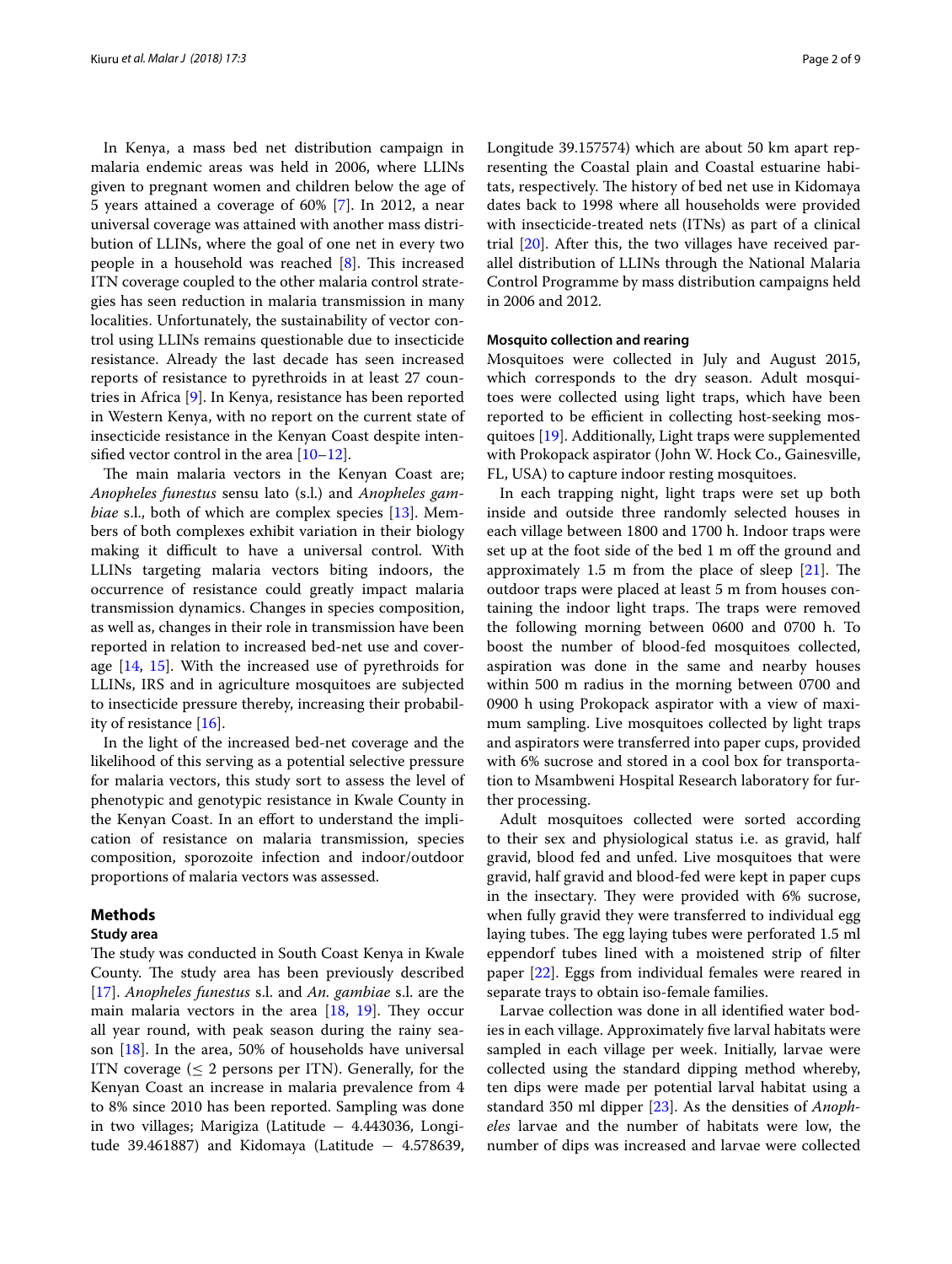exhaustively from the habitats. This adjustment was in accordance to WHO guidelines for monitoring insecticide resistance, that larval collections be made from a number of diferent breeding habitats to avoid collecting larvae from single egg batches [\[24\]](#page-7-22). Collected larvae were transported in Whirl–Pak® bags to the laboratory where larvae from the same village were pooled together and sorted by their instar stages. Larvae were maintained using Tetramin® baby fsh food.

#### **Insecticide susceptibility bioassays**

Female, F0 adults reared from larval collections were used for the bioassay. This is because no F1 adults were obtained from feld collected adults due to high larval mortalities. Non-blood fed 3–5 days old female adults were exposed to 0.75% permethrin and 0.05% deltamethrin or control papers impregnated with silicone oil at temperatures of  $25 \pm 2$  °C and 70–80% relative humidity according to WHO insecticide susceptibility test guidelines [[24\]](#page-7-22). *Anopheles* mosquitoes in batches of 18–25 were placed in holding tubes for 1 h after which any moribund mosquito was removed before being transferred to exposure tubes lined with insecticide or silicone oil impregnated papers. The tubes were held in vertical position and the knockdown rate recorded at intervals of 10, 15, 20, 30, 40, 50 and 60 min. After 60 min the mosquitoes were transferred to holding tubes, maintained on 6% glucose and mortality rate determined 24 h post exposure. Laboratory reared *An. gambiae* sensu stricto (s.s.) Kisumu strain were exposed to each insecticide as positive control while 20–25 feld collected adults were exposed to control papers as negative control and used in correcting mortality rate using the Abbotts's formula [[24\]](#page-7-22). Mortality rate was calculated by expressing the total number of dead mosquitoes from all four replicates for an individual insecticide as a percentage of the total exposed.

#### **Mosquito identifcation and sibling diferentiation**

Filed collected adults and adults emerging from feld collected larvae were identifed morphologically to species level [[25](#page-7-23)] and preserved on silica gel granules at room temperature. The field collected adults were later dissected into three portions; (1) head and thorax, (2) legs and wings, and (3) abdomen. For feld collected adults, genomic DNA was extracted from the legs and wings. The other body sections were used for other analysis such as sporozoite ELISA analysis. For adults emerging from feld collected larvae, genomic DNA was extracted from the whole body, and subjected to species ID and KDR analysis  $[26]$  $[26]$ . The DNA was used for sub-species identifcation for *An. gambiae* [[27\]](#page-7-25) and *An. funestus* [\[28](#page-7-26)] complexes by conventional polymerase chain reaction (PCR). For the *An. gambiae* complex, further analysis to diferentiate M and S molecular forms was not performed, as only the S form has been reported to be present in East Africa [[29](#page-7-27)].

## **Detection of** *kdr* **mutations**

For the *An. gambiae* complex, the genomic DNA was further used to test for the presence of point mutations at the position 1014 of the voltage gated sodium channel by real time PCR, TaqMan probe based assay [[30\]](#page-7-28). Both the leucine to phenylanine substitution (*kdr* west allele) and leucine to serine substitution (*kdr* east allele) were tested.

## **Sporozoite analysis**

The heads and thoraces of individual anopheline females were tested for the presence of *Plasmodium falciparum* circumsporozoite antigen using sandwich enzyme-linked immunosorbent assay (ELISA)  $[31]$  $[31]$ . The infection rate was calculated as the proportion of infected mosquitoes.

#### **Data analysis**

Data was entered in Microsoft Excel 2010 and analysed using R software, version 3.3.2. Resistance was determined using the WHO classifcation of mortality rate where 98–100% mortality indicates susceptibility, 90–97% suggests possible resistance for which further investigation is required while < 90% is considered resistance. Frequency counts for categorical data were compared using Pearsons's Chi square test performed at 0.05 level of signifcance.

## **Results**

#### **Species composition**

A total of 1101 *Anopheles* adults and larvae were collected from the two villages, Marigiza (520) and Kiodomaya (581). Of these, 63.03% ( $n = 694$ ) were collected as adults while  $36.97\%$  (n = 407) were collected as larvae. From the adults collected, 154 were gravid, half-gravid or blood-fed, and were placed in oviposition tubes. The oviposited eggs hatched but did not survive past the 2nd larval instar. It is worth noting that only two blood-fed *An. gambiae* s.l. were collected and only one laid eggs which hatched but also did not survive.

Overall, the proportion of *An. funestus* s.l. collected was higher (64.40%) compared to *An. gambiae* s.l. (33.97%) and other secondary malaria vectors (1.63%)  $(x^{2} = 650.72, df = 2, p < 0.001)$ . The secondary malaria vectors collected include; *Anopheles squamosus* (n = 7), *Anopheles coustani* (n = 5), *Anopheles pharoensis* (n = 5) and *Anopheles pretoriensis* ( $n = 1$ ) (Table [1\)](#page-3-0). The proportion of *An. gambiae* s.l. collected in Kidomaya was significantly higher compared to Marigiza ( $\chi^2 = 13.10$ , df = 1, p = 0.003) while no diferences in *An. funestus* s.l. was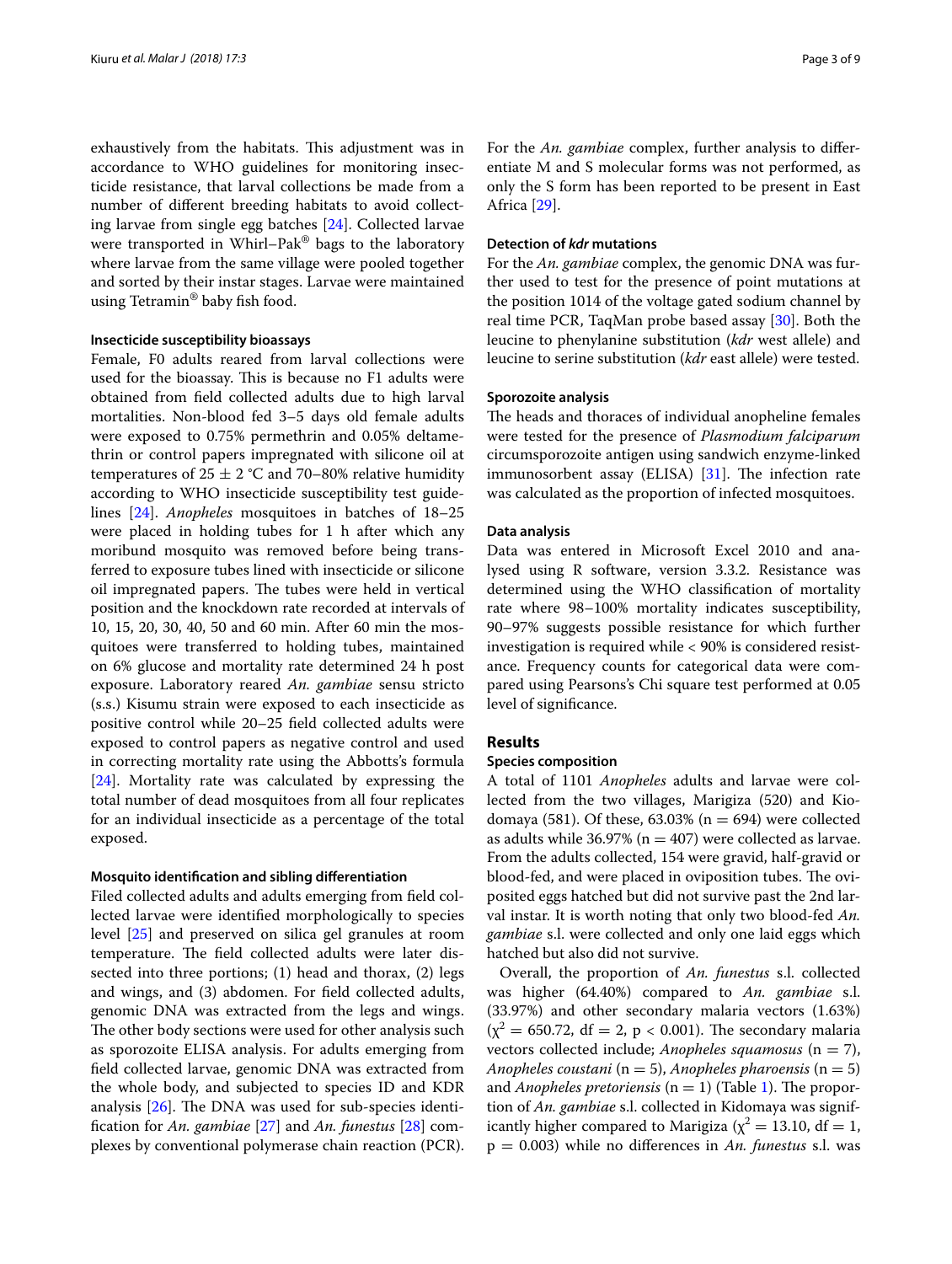observed between the two villages. Amongst the 374 *An. gambiae* s.l. collected, 88.24% were *Anopheles arabiensis*, 4.81% were *An. gambiae* s.s. while 6.95% did not amplify (Table [1](#page-3-0)).

Out of 709 *An. funestus* s.l. collected, PCR species identifcation revealed that 76.02% were *An. funestus* s.s., 3.53% *Anopheles leesoni*, 2.96% *Anopheles parensis*, 1.55% *Anopheles rivulorum*, 0.71% *Anopheles vaneedeni* and 0.85% hybrids, while 14.39% did not amplify. Hybrids

<span id="page-3-0"></span>**Table 1 Species composition of** *Anopheles* **mosquitoes collected in Marigiza and Kidomaya villages in Kwale County, Coastal Kenya**

| <b>Species</b>   | Sibling species ID | Kidomaya       | <b>Marigiza</b> | <b>Total</b> |
|------------------|--------------------|----------------|-----------------|--------------|
| An. gambiae      | An. arabiensis     | 183            | 147             | 330          |
|                  | An. gambiae s.s.   | 16             | 2               | 18           |
|                  | Not amplified      | 23             | 3               | 26           |
|                  | Total              | 222            | 152             | 374          |
| An funestus      | An. funestus s.s.  | 250            | 289             | 539          |
|                  | An. leesoni        | 24             | 1               | 25           |
|                  | An. parensis       | 13             | 8               | 21           |
|                  | An. rivulorum      | $\mathfrak{D}$ | 9               | 11           |
|                  | An. vaneedeni      | 1              | 4               | 5            |
|                  | <b>Hybrids</b>     | $\mathfrak{D}$ | 4               | 6            |
|                  | Not amplified      | 63             | 39              | 102          |
|                  | Total              | 355            | 354             | 709          |
| An. coustani     |                    | 3              | $\mathfrak{D}$  | 5            |
| An. pharoensis   |                    | 0              | 5               | 5            |
| An. squamosus    |                    | 0              | 7               | 7            |
| An. pretoriensis |                    | 1              | 0               |              |

were identifed based on production of two bands corresponding to two diferent sibling species after PCR amplification. The composition of the hybrids was: one An. *parensis*/*An. leesoni*, one *An. funestus*/*An. parensis* and four *An. vaneedeni*/*An. parensis*. However, the hybrids identifed in this study will need to be analysed further as the occurrence of hybrids has been associated with sequence similarity between other species and members of *An. funestus* complex in the internal transcribed spacer region 2 of the rDNA. The dominant An. funestus sibling species was *An. funestus* s.s. in both villages.

#### **Outdoor and indoor collections**

Overall, no diference was observed between the total numbers of mosquitoes collected outdoor and indoor. In the interest of fairly comparing indoor and outdoor proportions we considered only mosquitoes collected by light traps for analysis in this section as aspirators were not used for outdoor collections. A higher number of mosquitoes was collected outdoor (76.13%,  $n = 370$ ) compared to indoor (23.78%, n = 116) ( $\chi^2$  = 132.75, df = 1, p < 0.001). Only *An. rivulorum* had higher proportions indoor compared to outdoor (Table [2\)](#page-3-1).

## **Insecticide susceptibility bioassay**

A total of 407 F0 female adult mosquitoes aged 3–5 days old raised from larvae were used to test for susceptibility to deltamethrin and permethrin. From the 407, 72.24% (n = 294) were *An. gambiae* s.l., 27.03% (n = 110) *An. funestus* s.l. and 0.74% (n = 3) *An. squamosus*. Of these, 155 and 201 were exposed to deltamethrin and permethrin impregnated papers, respectively, while 51 were

#### <span id="page-3-1"></span>**Table 2 Total number and proportion of mosquitoes collected by light trap indoors and outdoors**

| <b>Species</b>    | <b>Sibling species</b> | <b>Total</b> | Indoor proportion (%) | Outdoor proportion (%) |
|-------------------|------------------------|--------------|-----------------------|------------------------|
| An. funestus s.l. |                        | 397          | 24.69                 | 75.31                  |
|                   | An. funestus s.s.      | 280          | 22.14                 | 77.86                  |
|                   | An. leesoni            | 24           | 16.67                 | 83.33                  |
|                   | An. parensis           | 14           | 28.57                 | 71.43                  |
|                   | An. rivulorum          | 5            | 60                    | 40                     |
|                   | An. vaneedeni          | 3            | 66.67                 | 33.33                  |
|                   | <b>Hybrids</b>         | 3            | $\mathbf 0$           | 100                    |
|                   | Not amplified          | 68           | 33.82                 | 66.18                  |
| An. gambiae s.l.  |                        | 74           | 22.97                 | 77.03                  |
|                   | An. arabiensis         | 55           | 23.64                 | 76.36                  |
|                   | An. gambiae s.s.       | 2            | 50                    | 50                     |
|                   | Not amplified          | 17           | 17.65                 | 82.35                  |
| An. coustani      |                        | 5            | 0                     | 100                    |
| An. pharoensis    |                        | 5            | 0                     | 100                    |
| An. squamosus     |                        | 4            | 25                    | 75                     |
| An. pretoriensis  |                        |              | $\mathsf{O}\xspace$   | 100                    |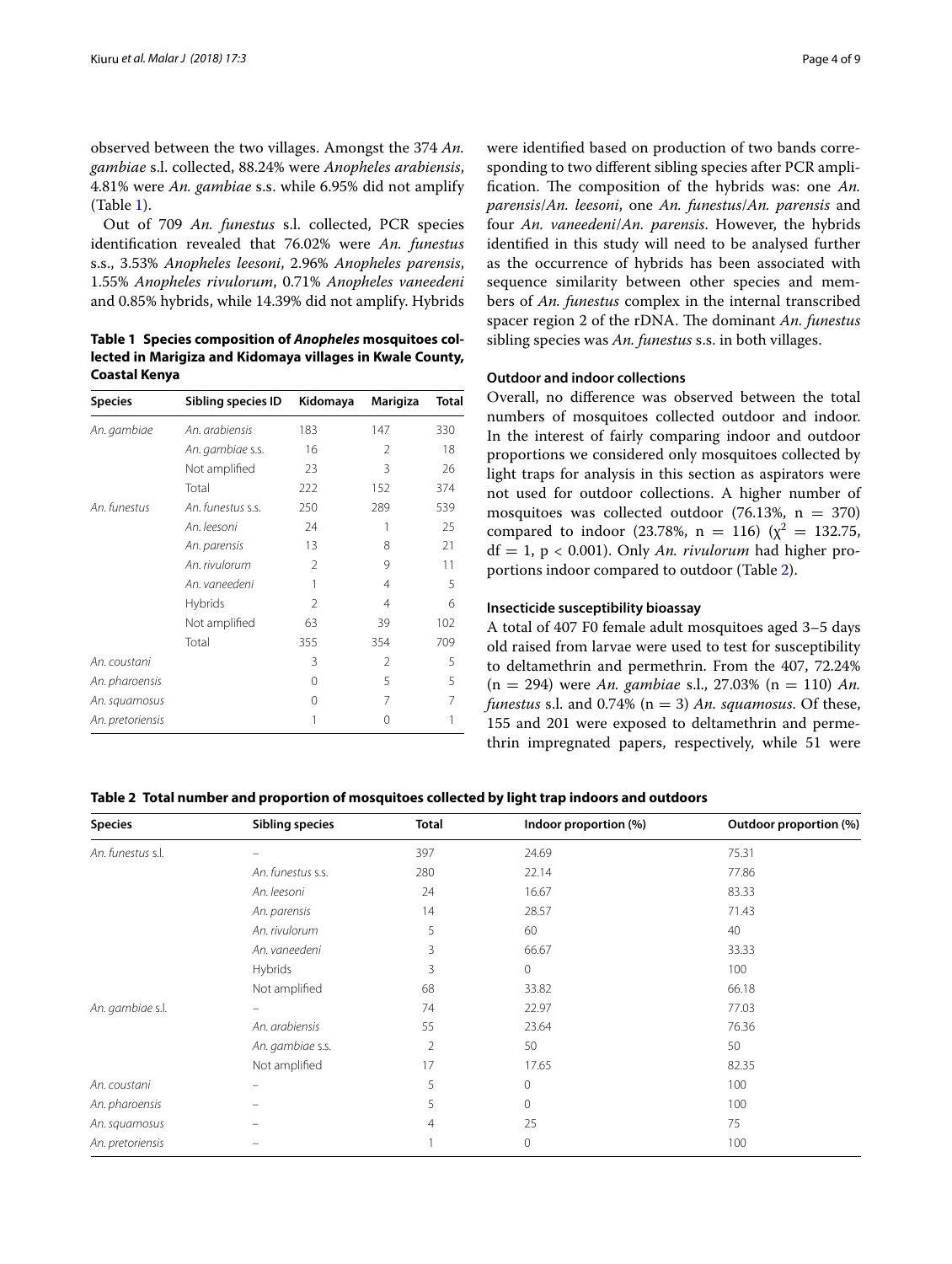<span id="page-4-0"></span>**Table 3 Mortality rate in female** *Anopheles* **mosquitoes exposed to deltamethrin and permethrin**

| Insecticide  | <b>Species</b>   | <b>Sibling species</b> | <b>Mortality</b> |
|--------------|------------------|------------------------|------------------|
| Deltamethrin | An funestus s.l. |                        | 54 (100)         |
|              |                  | An. funestus s.s.      | 49 (100)         |
|              |                  | An. vaneendeni         | 1(100)           |
|              |                  | Not amplified          | 4(100)           |
|              | An. gambiae s.l. |                        | 101 (62.38)      |
|              |                  | An. arabiensis         | 95 (61.05)       |
|              |                  | An. gambiae s.s.       | 4 (75)           |
|              |                  | Not amplified          | 2(100)           |
| Permethrin   | An funestus s.l. |                        | 41 (100)         |
|              |                  | An. funestus s.s.      | 38 (100)         |
|              |                  | Not amplified          | 3(100)           |
|              | An. gambiae s.l. |                        | 160 (72.50)      |
|              |                  | An. arabiensis         | 143 (69.93)      |
|              |                  | An. gambiae s.s.       | 12 (100)         |
|              |                  | Not amplified          | 5(80)            |

Number outside parenthesis is the total number exposed to insecticide impregnated papers. Number inside parenthesis is the mortality rate in %

<span id="page-4-1"></span>**Table 4 Frequency of Knockdown resistance allele in relation to phenotypes determined by WHO susceptibility bioassay in** *Anopheles gambiae* **s.s.**

| Bioassay phenotype | n   | L1014S kdr genotype |    |                | F (kdr) |
|--------------------|-----|---------------------|----|----------------|---------|
|                    |     | RR                  | RS | SS             |         |
| Resistant          | 78  | $\left( \right)$    |    | $\prime\prime$ | 0.0064  |
| Susceptible        | 169 | ર                   |    | 165            | 0.0207  |

R represents the resistant allele, S represents the wild type/susceptible allele, n is the total number tested and F is the frequency of the *kdr* allele. The resistant bioassay phenotype refers to mosquitoes that were alive 24 h post-exposure to either deltamethrin or permethrin while susceptible phenotype refers to those that were dead

exposed to the control papers impregnated with silicone oil. From the 356 exposed to insecticide treated papers, an overall mortality of 76.97% was observed with a mortality rate of 75.48 and 78.11% for deltamethrin and permethrin, respectively. The mortality rate for *An*. gambiae s.s. Kisumu stain was 100% indicating full susceptibility to the insecticides and therefore confrming the efectiveness of the insecticide impregnated papers. No mortality was observed for the negative control with silicone oil impregnated papers, thus there was no need to correct for natural causes of mortality using the Abbott's formula.

All *An*. *funestus* s.l. tested showed 100% susceptibility to both deltamethrin ( $n = 54$ ) and permethrin ( $n = 41$ ) (Table [3\)](#page-4-0). For *An. gambiae* s.l. overall mortality upon exposure to pyrethroids was 68.58% with mortality to deltamethrin and permethrin being  $62.38\%$  (n = 101) and 72.50% ( $n = 160$ ), respectively both of which indicate resistance to pyrethroids. For the specifc *An. gambiae* s.l. species, *An. arabiensis* exhibited an overall mortality to pyrethroids of 66.52% with a higher mortality to permethrin (69.93%) compared to deltamethrin (61.05%). Compared to *An. arabiensis*, *An. gambiae* s.s. showed a higher overall mortality to pyrethroids 92.86 with 100% mortality to permethrin and 75% mortality to deltamethrin. This indicates that *An. gambiae* s.s. are susceptible to permethrin and resistant to deltamethrin. As no differences in mortality rate was observed between the two villages, Kidomaya and Marigiza mortality rate data was analysed together for both villages (Table [3](#page-4-0)).

#### **Knockdown resistance mutations**

Three hundred *An.* gambiae s.l. were genotyped for *kdr*-East (L1014S) and *kdr*-West (L1014F) mutations. Out of the 300 mosquitoes, 53 were from feld collected adults while 247 were from the adults used for the bioassay, 79 of which had exhibited the resistance phenotype upon exposure to pyrethroid impregnated papers. Only L1014S mutation was detected in fve *An*. *gambiae* s.s. 3 of which were homozygous while 2 were heterozygous for the L1014S allele. Of the 79 mosquitoes that had exhibited the resistance phenotype after exposure to pyrethroids only one *An. gambiae* s.s. showed genotypic resistance and was heterozygous for the L1014S allele (Table [4\)](#page-4-1).

## **Sporozoite infection rates**

Six hundred and ffty-nine mosquitoes were tested for the presence of *P. falciparum* parasites. Thirty tested positive giving an overall infection rate of 4.55%. The infection rate was higher in *An. funestus* 4.94% (n = 567) compared to *An. gambiae* 2.60% (n = 77), these did not differ significantly ( $\chi^2$  = 0.8364, p = 0.36). For secondary malaria vectors collected no sporozoite infection was detected. There was no difference observed between outdoor infection rate (4.35%,  $n = 16$ ) and indoor infection rate (4.81%,  $n = 14$ ). From the indoor collected mosquitoes, only *An. funestus* s.l. (5.20%, n = 14) were infected while for outdoor collected mosquitoes both *An. funestus* s.l. (4.70%,  $n = 1$ ) and *An. gambiae* s.l. (3.57%,  $n = 2$ ) were infected. The infection rate of the specific sibling species is shown in Table [5.](#page-5-0)

## **Discussion**

The present study documents a mortality rate of 75.48 and 78.11% for deltamethrin and permethrin, respectively in malaria vectors in Kwale County. For the assessment of phenotypic resistance, WHO classifes a population into three categories based on their percentage mortality or susceptibility: A population with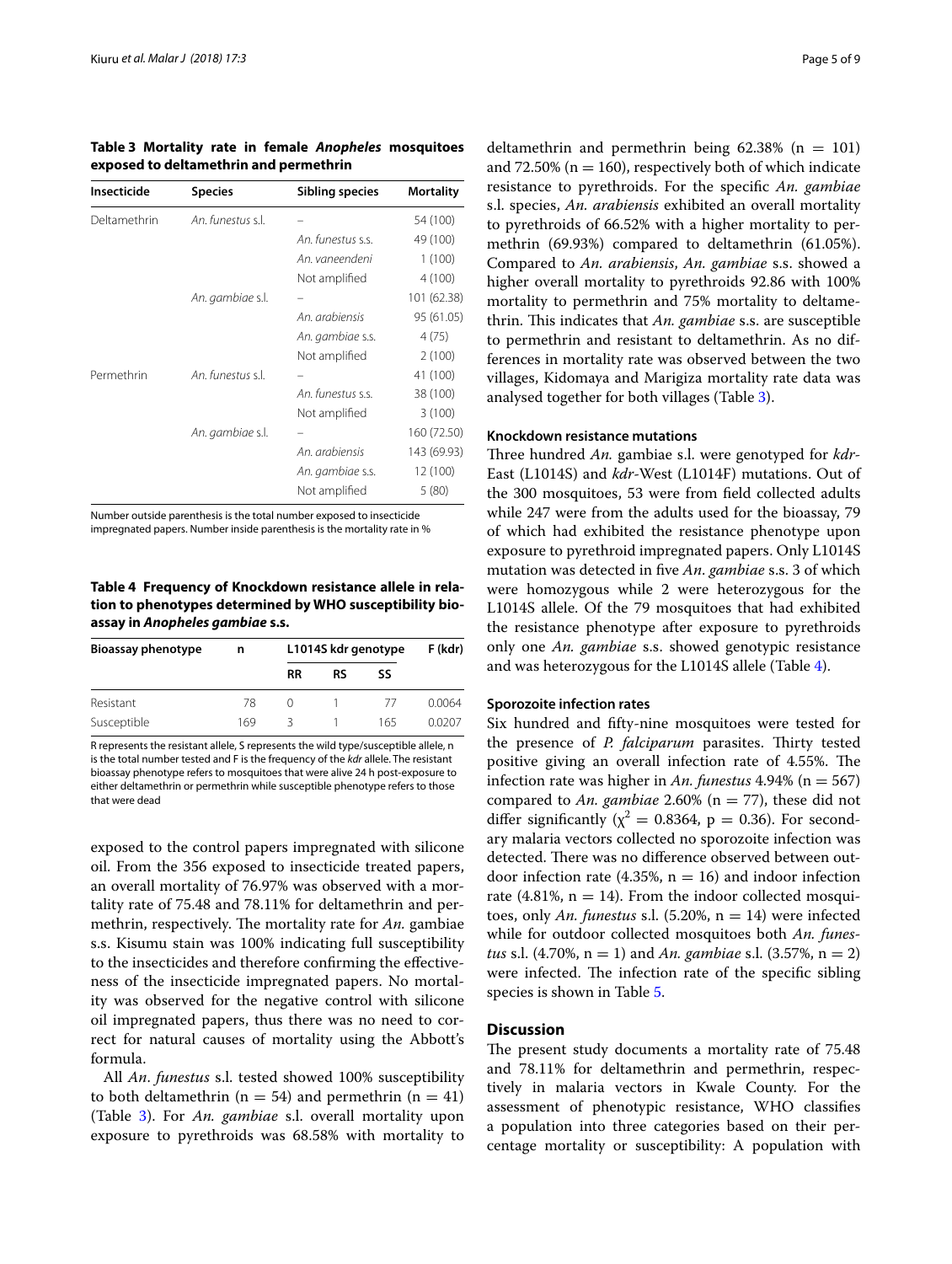<span id="page-5-0"></span>**Table 5** *Plasmodium falciparum* **sporozoite infection rate of** *Anopheles* **mosquitoes from Kwale, Coastal Kenya**

| <b>Species</b>    | <b>Sibling species</b> | <b>Total tested</b> | % positive |
|-------------------|------------------------|---------------------|------------|
| An. funestus s.l. |                        | 567                 | 4.94       |
|                   | An. funestus s.s.      | 413                 | 4.84       |
|                   | An. leesoni            | 25                  | 4.00       |
|                   | An. parensis           | 20                  | 5.00       |
|                   | An. rivulorum          | 10                  | 0          |
|                   | An vaneedeni           | $\overline{4}$      | $\Omega$   |
|                   | <b>Hybrids</b>         | 6                   | 33.33      |
|                   | Not amplified          | 89                  | 3.74       |
| An. gambiae s.l.  |                        | 75                  | 2.60       |
|                   | An. arabiensis         | 55                  | 3.51       |
|                   | An. gambiae s.s.       | $\mathfrak{D}$      | $\Omega$   |
|                   | Not amplified          | 18                  | $\Omega$   |
| An. coustani      |                        | 5                   | 0          |
| An. pharoensis    |                        | 5                   | $\Omega$   |
| An. squamosus     |                        | $\overline{4}$      | 0          |
| An. pretoriensis  |                        | 1                   | 0          |

100–98% mortality is regarded susceptible, 97–90% mortality indicates possible resistance that needs confrmation either using more bioassays or assessing the level of resistant genes while  $\langle 90\% \rangle$  indicates resistance [\[24](#page-7-22)]. Based on this classifcation, this study reveals presence of phenotypic resistance to pyrethroids in *An. arabiensis*, possible resistance in *An. gambiae* s.s. and susceptibility in *An. funestus* s.l. In comparison to an earlier study in the Kenyan Coast [\[32](#page-7-30)] that showed low level of resistance (83–93%) to deltamethrin in *An. gambiae* s.l., this study shows high levels of resistance (62.38%). This increased resistance levels might be as a result of selection pressure due to increased ITN coverage. However, the contribution of agricultural insecticides should not be ignored.

Though high levels of phenotypic resistance were exhibited, the levels of *kdr* allele frequency were very low (1.33%). Surprisingly, while *An. arabiensis* was more resistant to deltamethrin and permethrin compared to *An. gambiae* s.s. no *kdr* mutation was detected in *An*. *arabiensis* suggesting that other mechanisms could be contributing to the resistance phenotype observed.

For the species composition of malaria vectors this study shows higher densities of *An. funestus* s.l. in comparison to *An. gambiae* s.l. This is in line with previous studies that have reported changes in species composition with relative increase in *An. funestus* s.l. compared to *An. gambiae* s.l. These changes have been alluded to insecticide pressure arising from the up-scaling of LTNs/ LLINs and IRS [\[13](#page-7-11), [33,](#page-7-31) [34\]](#page-7-32).

Although the overall density of *An. funestus* s.l. was higher than that of *An. gambiae* s.l, the proportion of *An. funestus* s.l. reared from feld collected larvae was low compared to the proportion of *An. gambiae* s.l. This could have occurred as result of high mortality rate for the *An. funestus* larvae in the insectary during rearing due to the difculty associated with rearing *An. funestus* [[35\]](#page-7-33).

For the sibling species composition of *An. gambiae* complex, our study reports *An. arabiensis* as the dominant sub-species. Previously, in the Kenyan Coast and other regions in Kenya *An. gambiae* s.s. was the dominant subspecies while *An. arabiensis* was regarded as a secondary vector [[18](#page-7-16)]. However, since the up-scaling of vector control a reverse in the trends has been reported with a relative increase in *An. arabiensis* which is regarded as a more opportunistic species relative to *An. gambiae* s.s. [[13,](#page-7-11) [15\]](#page-7-13).

For *An. funestus* sibling species composition, this study reveals a more complex composition compared to previous studies in the area where only three subspecies were identified  $[36]$ . The present study identifies five sibling species: *An.* funestus s.s., *An. leesoni*, *An. parensis*, *An. rivulorum*, *An. vaneedeni* and six hybrids. *An. funestus* s.s. dominated the *An. funestus* population with a proportion of 76.02%. This correlates with findings from other studies in the Kenyan Coast and other regions in Kenya where *An. funestus* s.s. has been reported as the dominant *An. funestus* sibling species [[36](#page-7-34)[–38](#page-7-35)]. Unlike in the *An. gambiae* complex, where more exophagic and exophilic species have taken over, this study shows that *An. funestus* s.s. which is regarded as highly anthropophilic and endophagic remains the dominant sub-species. There is little information on the historical composition of *An. funestus* sub-species in the Kenyan Coast. In most of the previous studies, *An. funestus* s.l. has only been identified morphologically, thus it is difficult to tell if there has been any changes in sub-species composition over time. However, the increased complexity reported in this study compared to the two previous studies [\[36](#page-7-34), [38](#page-7-35)] could be an indicator of possible changes in species composition as a result of the current vector control strategies. However, this could change with season and needs to be evaluated for diferent seasons and over diferent years before and after introduction of insecticide-treated bed nets.

In the current study, a higher proportion of malaria vectors was collected outdoor compared to indoor. This is consistent with other studies that have reported increased proportions of malaria vectors outdoor alluded to increased ITN use [[39\]](#page-7-36). While change in species dominance has been linked to increased outdoor proportions, this might be the case for *An. gambiae* s.l. due to the increase in *An. arabiensis*. For *An. funestus* s.l., the dominancy of *An. funestus* s.s which is more endophagic could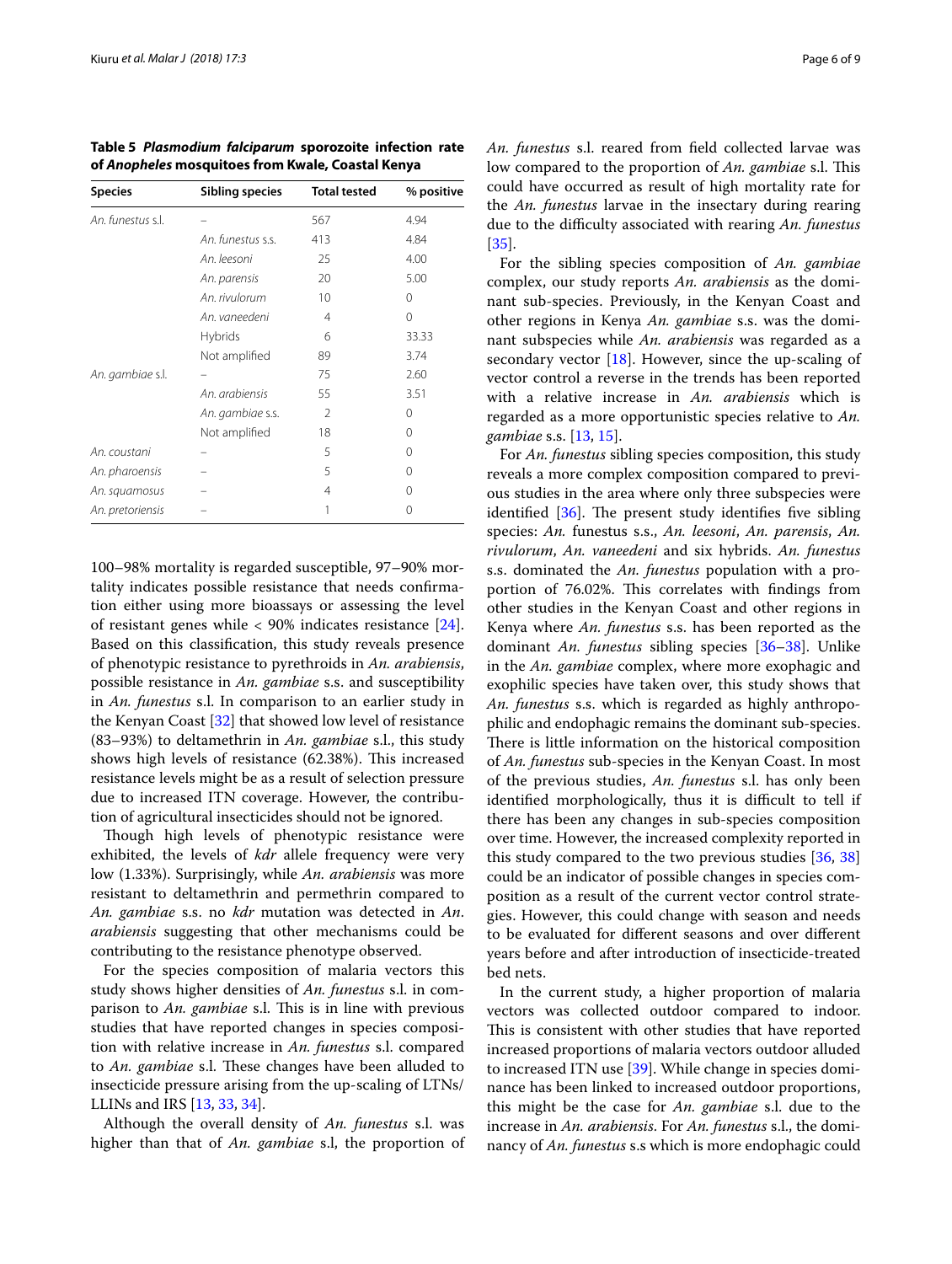suggest a possible change in feeding and resting behaviours as a way to avoid insecticides. With the main vector control methods; LLINs and IRS targeting endophilic, endophagic and anthropophilic vectors, both changes in species composition and behavior adjustment pose a big threat to malaria control.

Contrary to recent studies in the area the current study reports a high overall *P. falciparum* infection rate of 4.55%  $[14, 19]$  $[14, 19]$  $[14, 19]$  $[14, 19]$  $[14, 19]$ . There are several plausible explanations for the high infection rate. First, increased insecticidal interventions over time might have led to reduced susceptibility of malaria vectors to insecticides used to treat nets. This means the nets become less effective in repelling, deterring and killing malaria vectors. Reduced efficacy of bed nets translates to increased human vector contact leading to high infection rate in mosquitoes [[40\]](#page-7-37). Second, diferences in sampling season could lead to diferences in infection rates. Higher infection rates have been reported in drier seasons compared to wet seasons [[13\]](#page-7-11). For this study mosquitoes were collected during the dry season, July to August. Third, the difference in sampling method could lead to diferences in infection rates. This study used light traps and Prokopack aspirator. Light traps have been reported to increase the proportion of infected mosquitoes 2–3 times fold [\[41,](#page-8-0) [42](#page-8-1)]. However, the observed high infection rate might also be as a result of the changing malaria prevalence in the Kenyan Coast. Both previous studies were conducted at a time (2009– 2011) when malaria prevalence was on the fall while the present study was conducted at a time when there are reports of a rising malaria prevalence in the Kenyan Coast [[43\]](#page-8-2).

Results from this study show that the rate of *P. falciparum* infection outdoor was the same as that of indoor. This is consistent with other studies that have reported increased *P. falciparum* infected mosquitoes outdoor with increased bed net coverage  $[38]$  $[38]$ . The source of outdoor sporozoite infection remains elusive since it is still not known whether the outdoor infection is as a result of the vectors resting outdoors after an infected indoor blood meal or as a result of an infected outdoor blood meal. The latter will have dire consequences on malaria control for the reason that the current vector control methods do not control outdoor biting vectors.

The 100% insecticide susceptibility exhibited by *An*. *funestus* yet they showed the highest level of *Plasmodium* infection seems counterintuitive. It is possible that *An. funestus* acquires the infection outdoor thus having reduced contact with insecticide treated nets. However, the possibility of insecticide resistance compromising vector competence should not be ignored as this could also be a plausible explanation for the low *P. falciparum* infection in *An. gambiae*.

### **Conclusions**

Taken together, results from this study report occurrence of insecticide resistance in malaria vectors in the Kenyan Coast. The presence of a low frequency of the L1014S allele in a population exhibiting phenotypic resistance calls for investigation of not only other modes of resistance but also other putative genetic markers of insecticide resistance. The occurrence of high proportions of malaria vectors outdoor highlights the need to augment ITNs and IRS with vector control methods targeting outdoor vectors.

#### **Abbreviations**

CDC: Centre for disease control and prevention; ELISA: enzyme linked immunosorbent assay; IRS: indoor residual spraying; KEMRI: Kenya Medical Research Institute; LLINs: long-lasting insecticidal nets; NMCP: National Malaria Control Programme; PCR: polymerase chain reaction; s.l.: sensu lato; s.s.: sensu stricto; WHO: World Health Organization.

#### **Authors' contributions**

DMM conceived the idea and designed the study. CWK conducted the sample collection and laboratory analysis and wrote the manuscript with active contribution from other authors. JMM was responsible for the feld logistics and supervised the entomological surveys. LK, FAO and WRM ofered general supervision of the study. All authors read and approved the fnal manuscript.

#### **Author details**

<sup>1</sup> School of Biological Sciences, University of Nairobi, P.O. Box 30197, Nairobi 00100, Kenya. <sup>2</sup> Department of Biological Sciences, Pwani University, Kilifi, Kenya.<sup>3</sup> Man & Well-Being Research Office, Science for Health, P.O. Box 44970, Nairobi 00100, Kenya. <sup>4</sup> KEMRI-Centre for Geographic Medicine Research, Kilifi, Kenya.<sup>5</sup> KEMRI-Centre for Biotechnology Research and Development, Nairobi, Kenya.

#### **Acknowledgements**

This study was supported by Kenya Medical Research Institute, Internal Research Grant (KEMRI/IRG/135/5). The authors would like to thank Dr. Francis Mutuku for field Logistics support, technical and field staff from Vector-Borne Disease Control Unit (VBDCU) laboratories at Msambweni County Referral Hospital for assistance with sample collection, molecular entomology staf, Centre for Biotechnology Research and Development (CBRD), KEMRI, for assistance with laboratory analysis and the residents of Kidomaya and Marigiza for cooperation during entomological surveys. This paper is published with the permission of the director of Kenya Medical Research Institute.

#### **Competing interests**

The authors declare that they have no competing interests.

#### **Availability of data and materials**

All data generated and used to make conclusions for this study has been included in the article.

#### **Consent for publication**

Not applicable.

#### **Disclaimer**

The fndings and conclusions in this report are those of the authors and do not necessarily represent the official position of Kenya Medical Research Institute.

#### **Ethics approval and consent to participate**

The study was approved by KEMRI Scientifc Ethical Review Committee (SERU), KEMRI/SERU/CBRD/134/3085 and informed oral consent was obtained from household owners before mosquito collection.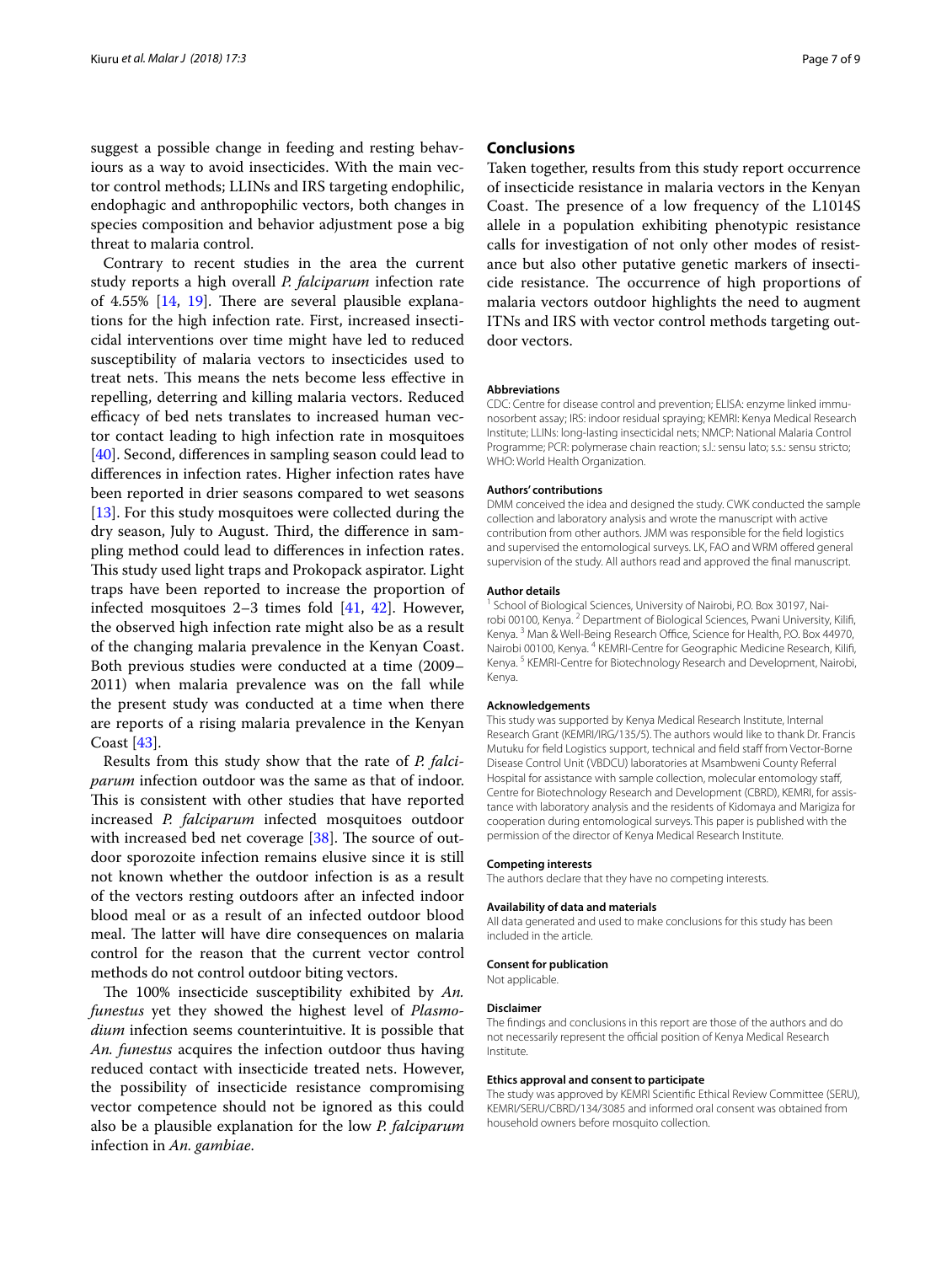#### **Funding**

This study was funded by KEMRI Internal Research Grant (KEMRI/IRG/135/5) awarded to Dr. Damaris Matoke-Muhia. The grant facilitated feld activities, laboratory sample processing, data analysis and administrative support.

## **Publisher's Note**

Springer Nature remains neutral with regard to jurisdictional claims in published maps and institutional afliations.

Received: 7 September 2017 Accepted: 23 December 2017 Published online: 05 January 2018

#### **References**

- <span id="page-7-0"></span>1. RBM. The global malaria action plan for a malaria free world. Geneva: Roll Back Malaria Partnership; 2008.
- <span id="page-7-1"></span>2. National Malaria Control Programme (NMCP), Kenya National Bureau of Statistics (KNBS), ICF International. Kenya malaria indicator survey 2015. Nairobi: Ministry of Health; 2016.
- <span id="page-7-2"></span>3. WHO. World malaria report 2014. Geneva: World Health Organization; 2014.
- <span id="page-7-3"></span>4. RBM. Malaria control today; current WHO recommendations. Geneva: Roll Back Malaria Partnership; 2005.
- <span id="page-7-4"></span>5. White MT, Conteh L, Cibulskis R, Ghani AC. Costs and cost-efectiveness of malaria control interventions-a systematic review. Malar J. 2011;10:1.
- <span id="page-7-5"></span>6. WHOPES. Pesticides and their application for the control of vectors and pests of public health importance. 6th ed. Geneva: World Health Organization Pesticide Evaluation Scheme; 2006.
- <span id="page-7-6"></span>7. Noor AM, Amin AA, Akhwale WS, Snow RW. Increasing coverage and decreasing inequity in insecticide-treated bed net use among rural Kenyan children. PLoS Med. 2007;4:e255.
- <span id="page-7-7"></span>8. Zhou G, Li JS, Ototo EN, Atieli HE, Githeko AK, Yan G. Evaluation of universal coverage of insecticide-treated nets in western Kenya: feld surveys. Malar | 2014:13:351
- <span id="page-7-8"></span>9. IR Mapper. <http://www.irmapper.com/>. Accessed 12 Nov 2015.
- <span id="page-7-9"></span>10. Ranson H, N'Guessan R, Lines J, Moiroux N, Nkuni Z, Corbel V. Pyrethroid resistance in African anopheline mosquitoes: what are the implications for malaria control? Trends Parasitol. 2011;27:91–8.
- 11. Ochomo E, Bayoh NM, Kamau L, Atieli F, Vulule J, Ouma C, et al. Pyrethroid susceptibility of malaria vectors in four districts of Western Kenya. Parasites Vectors. 2014;7:310.
- <span id="page-7-10"></span>12. Yewhalaw D, Kweka EJ. Insecticide resistance in East Africa-history, distribution and drawbacks on malaria vectors and disease control. In: Trdan S, editor. Agricultural and Biological Sciences. Insecticides resistance. Rijeka: Intech; 2016. p. 189–215.
- <span id="page-7-11"></span>13. Mwangangi JM, Mbogo CM, Orindi BO, Muturi EJ, Midega JT, Nzovu J, et al. Shifts in malaria vector species composition and transmission dynamics along the Kenyan coast over the past 20 years. Malar J. 2013;12:13.
- <span id="page-7-12"></span>14. Mutuku FM, King CH, Mungai P, Mbogo C, Mwangangi J, Muchiri EM, et al. Impact of insecticide-treated bed nets on malaria transmission indices on the south coast of Kenya. Malar J. 2011;10:356.
- <span id="page-7-13"></span>15. Bayoh MN, Mathias DK, Odiere MR, Mutuku FM, Kamau L, Gimnig JE, et al. *Anopheles gambiae*: historical population decline associated with regional distribution of insecticide-treated bed nets in western Nyanza Province, Kenya. Malar J. 2010;9:62.
- <span id="page-7-14"></span>16. Reid MC, McKenzie FE. The contribution of agricultural insecticide use to increasing insecticide resistance in African malaria vectors. Malar J. 2016;15:107.
- <span id="page-7-15"></span>17. Mutuku FM, Khambira M, Bisanzio D, Mungai P, Mwanzo I, Muchiri EM, et al. Physical condition and maintenance of mosquito bed nets in Kwale County, coastal Kenya. Malar J. 2013;12:46.
- <span id="page-7-16"></span>18. Mbogo CM, Mwangangi JM, Nzovu J, Gu W, Yan G, Gunter JT, et al. Spatial and temporal heterogeneity of *Anopheles* mosquitoes and *Plasmodium falciparum* transmission along the Kenyan coast. Am J Trop Med Hyg. 2003;68:734–42.
- <span id="page-7-17"></span>19. Onyango SA, Kitron U, Mungai P, Muchiri EM, Kokwaro E, King CH, et al. Monitoring malaria vector control interventions: efectiveness of fve diferent adult mosquito sampling methods. J Med Entomol. 2013;50:1140–51.
- <span id="page-7-18"></span>20. Bøgh C, Pedersen EM, Mukoko DA, Ouma JH. Permethrin-impregnated bednet efects on resting and feeding behaviour of lymphatic flariasis vector mosquitoes in Kenya. Med Vet Entomol. 1998;12:52–9.
- <span id="page-7-19"></span>21. Mboera LE. Sampling techniques for adult Afrotropical malaria vectors and their reliability in the estimation of entomological inoculation rates. Tanzan Health Res Bull. 2005;7:117–24.
- <span id="page-7-20"></span>22. Morgan JC. Methods in *Anopheles* research. Atlanta: Malaria Research and Reference Reagent Resource Center (MR4); 2010.
- <span id="page-7-21"></span>23. WHO. Test procedures for insecticide resistance monitoring in malaria vectors, bio-efficacy and persistence of insecticides on treated surfaces: report of the WHO informal consultation. Geneva: World Health Organization; 1998.
- <span id="page-7-22"></span>24. WHO. Test procedures for insecticide resistance monitoring in malaria vector mosquitoes. Geneva: World Health Organization; 2013.
- <span id="page-7-23"></span>25. Gillies T, Coetzee M. Supplement of the *Anopheles* of Africa south of Sahara (Afrotropical region). Johannesburg: Publication of the South African Institute of Medical Research; 1987.
- <span id="page-7-24"></span>26. Collins FH, Mendez MA, Rasmussen MO, Mehaffey PC, Besansky NJ, Finnerty V. A ribosomal RNA gene probe diferentiates member species of the *Anopheles gambiae* complex. Am J Trop Med Hyg. 1987;37:37–41.
- <span id="page-7-25"></span>27. Scott JA, Brogdon WG, Collins FH. Identifcation of single specimens of the *Anopheles gambiae* complex by the polymerase chain reaction. Am J Trop Med Hyg. 1993;49:520–9.
- <span id="page-7-26"></span>28. Koekemoer L, Kamau L, Hunt R, Coetzee M. A cocktail polymerase chain reaction assay to identify members of the *Anopheles funestus* (Diptera: Culicidae) group. Am J Trop Med Hyg. 2002;66:804–11.
- <span id="page-7-27"></span>29. Della Torre A, Tu Z, Petrarca V. On the distribution and genetic differentiation of *Anopheles gambiae* s.s. molecular forms. Insect Biochem Mol Biol. 2005;35:755–69.
- <span id="page-7-28"></span>30. Bass C, Nikou D, Donnelly MJ, Williamson MS, Ranson H, Ball A, et al. Detection of knockdown resistance (*kdr*) mutations in *Anopheles gambiae*: a comparison of two new high-throughput assays with existing methods. Malar J. 2007;6:111.
- <span id="page-7-29"></span>31. Wirtz RA, Burkot TR. Detection of malarial parasites in mosquitoes. Adv Dis Vector Res. 1991;8:77–106.
- <span id="page-7-30"></span>32. Msami JE. Monitoring insecticide resistance among malaria vectors in Coastal Kenya. 2013. [http://erepository.uonbi.ac.ke:8080/xmlui/han‑](http://erepository.uonbi.ac.ke:8080/xmlui/handle/123456789/52382) [dle/123456789/52382.](http://erepository.uonbi.ac.ke:8080/xmlui/handle/123456789/52382) Accessed 16 Nov 2015.
- <span id="page-7-31"></span>33. McCann RS, Ochomo E, Bayoh MN, Vulule JM, Hamel MJ, Gimnig JE, et al. Reemergence of *Anopheles funestus* as a vector of *Plasmodium falciparum* in western Kenya after long-term implementation of insecticide-treated bed nets. Am J Trop Med Hyg. 2014;90:597–604.
- <span id="page-7-32"></span>34. Lwetoijera DW, Harris C, Kiware SS, Dongus S, Devine GJ, McCall PJ, et al. Increasing role of *Anopheles funestus* and *Anopheles arabiensis* in malaria transmission in the Kilombero Valley, Tanzania. Malar J. 2014;13:331.
- <span id="page-7-33"></span>35. Dia I, Guelbeogo MW, Ayala D. Advances and perspectives in the study of the malaria mosquito *Anopheles funestus*. In: Manguin S, editor. Anoph‑ eles mosquitoes—new insights into malaria vectors. Rijeka: InTech Publ; 2013.
- <span id="page-7-34"></span>36. Kamau L, Munyekenye GO, Koekemoer LL, Hunt RH, Coetzee M. A survey of the *Anopheles funestus* (Diptera: Culicidae) group of mosquitoes from 10 sites in Kenya with special emphasis on population genetic structure based on chromosomal inversion karyotypes. J Med Entomol. 2003;40:664–71.
- 37. Kweka E, Kamau L, Munga S, Lee M, Githeko A, Yan G. A frst report of *Anopheles funestus* sibling species in western Kenya highlands. Acta Trop. 2013;128:158–61.
- <span id="page-7-35"></span>38. Kamau L, Hunt R, Coetzee M. Analysis of the population structure of *Anopheles funestus* (Diptera: Culicidae) from western and coastal Kenya using paracentric chromosomal inversion frequencies. J Med Entomol. 2002;39:78–83.
- <span id="page-7-36"></span>39. Russell TL, Govella NJ, Azizi S, Drakeley CJ, Kachur SP, Killeen GF. Increased proportions of outdoor feeding among residual malaria vector populations following increased use of insecticide-treated nets in rural Tanzania. Malar J. 2011;10:80.
- <span id="page-7-37"></span>40. Gimnig JE, Vulule JM, Lo TQ, Kamau L, Kolczak MS, Phillips-Howard PA, et al. Impact of permethrin-treated bed nets on entomologic indices in an area of intense year-round malaria transmission. Am J Trop Med Hyg. 2003;68:16–22.